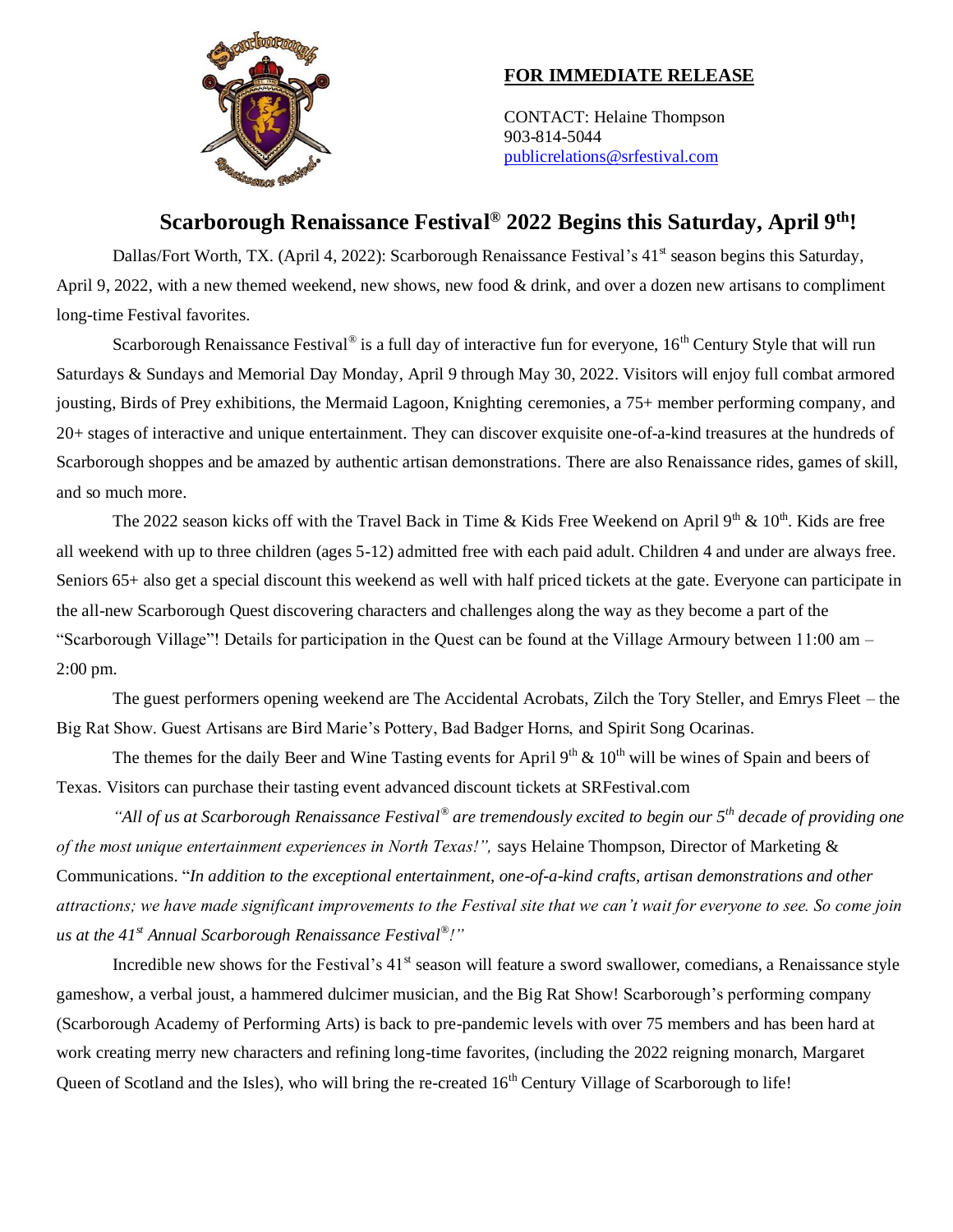Scarborough's new 2022 artisans/shoppes showcase artistry such as cast concrete art, sculpted horns, Macrame jewelry, hand crafted chocolates, Henna body art, sculpted wearable puppets, bone sculptures & jewelry, leather accessories, handmade ocarinas, tapestry handbags, pottery, stick horses, woodworking, hand-dyed silk clothing, and clay sculptures.

New food offerings are the Wonton Lotus Bowl, Fryed Jalapeño Slices, Philly Cheese Steak, Polish Sausage Sandwiches, Ribbon Fries, Quesadillas, Fruit Hand Pies, Royal Brownie Sundae, Loaded Totchos, and Chili Cheese Tater Tots. The Original Lemon Chill will also be returning. New beers and wines will be available, and a new mead is being introduced. Texas Mead Works Mead is a semi-sweet mead with a balanced floral bouquet and light sweet honey finish that visitors are sure to enjoy. Plus, for the first time ever, most of the food, drink, and pub locations will be accepting credit/debit cards!

Games and rides are still *cash only* so we strongly encourage visitors to bring cash for their visit. There are 8 ATM locations throughout the Festival to serve guests.

Each weekend has a different theme that include Artisan's Showcase  $(4/16 \& 17)$ , The All-New Viking & Ale Weekend (4/23 & 24), Live the Fantasy & Spring Celebration (4/30 – 5/1), Celebrating Chivalry Weekend (5/7 & 8), Legends of the Seas (5/14 & 15), Celtic Weekend (5/21 & 22), and the Last Huzzah (5/28, 29 & 30). Each weekend also has a variety of special events and activities including costume contests, special entertainment, the return of the Royal Ale Festival (21+) on April 23<sup>rd</sup> & 24<sup>th</sup>, and the All-New Chocolate Sensations Tasting Event (21+) on May 7<sup>th</sup> and 8<sup>th</sup>.

Scarborough Renaissance Festival<sup>®</sup> offers "Food Fit for a King" that is a step above the traditional "fair food". Visitors can feast on the famous giant smoked turkey legs (over 20 tons are consumed each season), Scottish Eggs, the largest food-on-a-stick selection in Texas or try some of the daily special creations at the Pasta Palace and Scarborough Bakery. The full-service restaurant & bar, the Rose & Crown Inn, will be offering signature items like Shepherd's Pie, meat pies, Bangers & Mash, and Muffulettas along with daily specials as well.

Visitors 21 and over can partake in Texas Mead Works Mead, a wide selection of craft, domestic and imported beer; wine, and other adult beverages at one of the 12 pubs and taverns. For those with more discerning palates there are *daily* wine and beer tasting events with each weekend having a different theme. Tastings require a separate ticket that can be purchased in advance for a discount a[t www.SRFestival.com](http://www.srfestival.com/) or at the Festival (on festival days). Seating is limited and the tasting events regularly sell out, so it is recommended that you purchase your tickets in advance. Participants must be  $21+$  to attend.

#### **2022 Daily Wine & Beer Tasting Themes**

|                     | <b>Wine Tastings</b>   | <b>Beer Tastings</b>         |
|---------------------|------------------------|------------------------------|
| April 9 & 10        | Wines of Spain         | Beers of Texas               |
| April 16 & 17       | Wines of Italy         | Beers of Belgium             |
| April 23 & 24       | Wines of the New World | <b>Blind Date</b>            |
| April 30 $\&$ May 1 | Wines of Germany       | Beers of Germany             |
| May $7 & 8$         | From Grape to Glass    | Barley, Hops, & Yeast Oh My! |
| May 14 & 15         | Wines Down Under       | Beers of the New World       |
| May 21 & 22         | Wines of France        | Beers of the Celtic Isles    |
| May 28, 29 & 30     | Flynn's Favorites      | <b>Seamus Suggests</b>       |
|                     |                        |                              |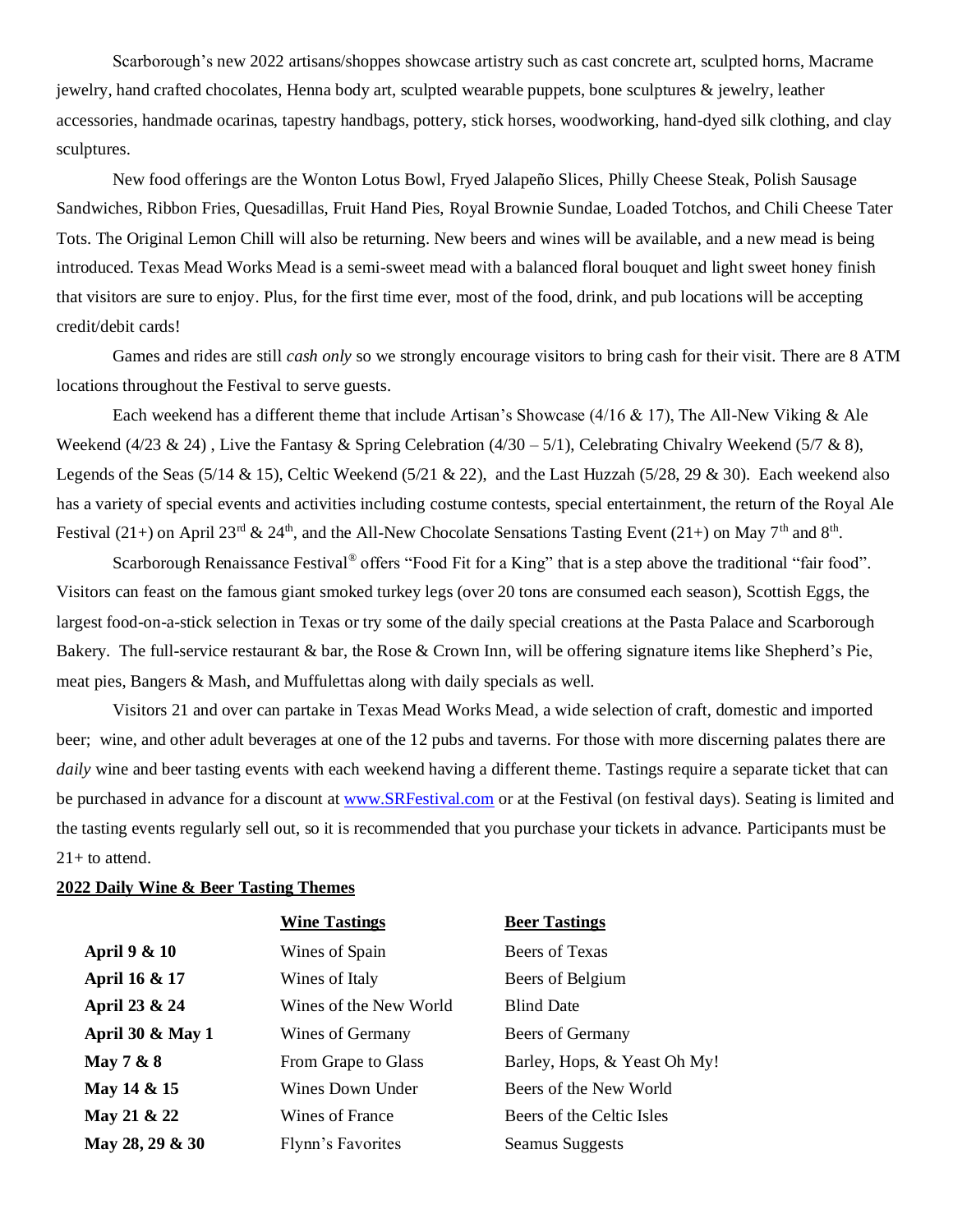### **Things to Note**

- **New for the 2022 season: Most food, drink, and pub locations will now be accepting credit cards**
- Entertainer tips, games and rides are still cash only so visitors are strongly encouraged to bring cash for their visit. There are 8 ATM locations to serve guests including two new locations.
- Costumes are welcome at Scarborough Renaissance Festival<sup>®</sup> but are absolutely not required.
- Daily special events include full combat jousting (three times a day), Birds of Prey Exhibitions, Children's Knighting Ceremonies, and the Grande Parade.
- Scarborough Renaissance Festival<sup>®</sup> is family friendly with many activities for kids such as the Children's Knighting Ceremonies, the Mermaid Lagoon, the EwePets Petting Zoo, Keet's Landing (bird aviary), the Unicorn Experience, Renaissance Rides, games of skill and much more! Kids' favorite shows include Accidental Acrobats, Cirque du Sewer, The Don Juan & Miguel Show, Emrys Fleet's Big Rat Show, The Nature of Mercy, Shakespeare Approves, Harmless Danger Juggling Show, Syndicate School of Sword & Skill, and many others.
- There are some shows that are geared toward a more mature audience (16+). They include Arthur Greenleaf Holmes the Wildly Inappropriate Poet, Bettina Bawdeville, Menage a Moi, and the King's Pub – Pub Sing.

Scarborough Renaissance Festival's 2022 Season offers many exciting new additions to the Festival along with long time favorites for everyone to enjoy!

#### **New Entertainment**

- **Bettina Bawdeville (PG-16) –** Risqué original pub songs, mixing the bawdy with hints of vaudeville. Not for the delicate sensibilities. *(May 7 – May 30 Only)*
- **Cy the Sword Swallower –** A man of skill, of danger, and some would say… a complete lunatic! Witness him swallow a whole armory of swords of different shapes and sizes!
- **Emrys Fleet, the Big Rat Show –** A hilarious comedy show featuring Pesky the Wonderous one-eyed rate and Wilbur the Dancing weasel! *(April 9 – May 1 Only)*
- **Menage a Moi (PG-16)** Top-shelf comedy stylings that are humorously indecent and always discreet.
- **Name that Sonnet** A Renaissance style gameshow that that most certainly leads to a lot of fun, laughter, and perhaps a little education.
- **Robin Hood Charity Show –** Join this "secret meeting" to create ideas for causing mischief in the Village
- **The Verbal Joust** A humorous improvisational language lesson on the value of creative insults!
- **Vince Conaway – Hammered Dulcimer –** Bringing history to life by weaving storytelling with an enchanting array of Celtic, Renaissance, and Baroque music! *(May 7 – May 22 Only)*